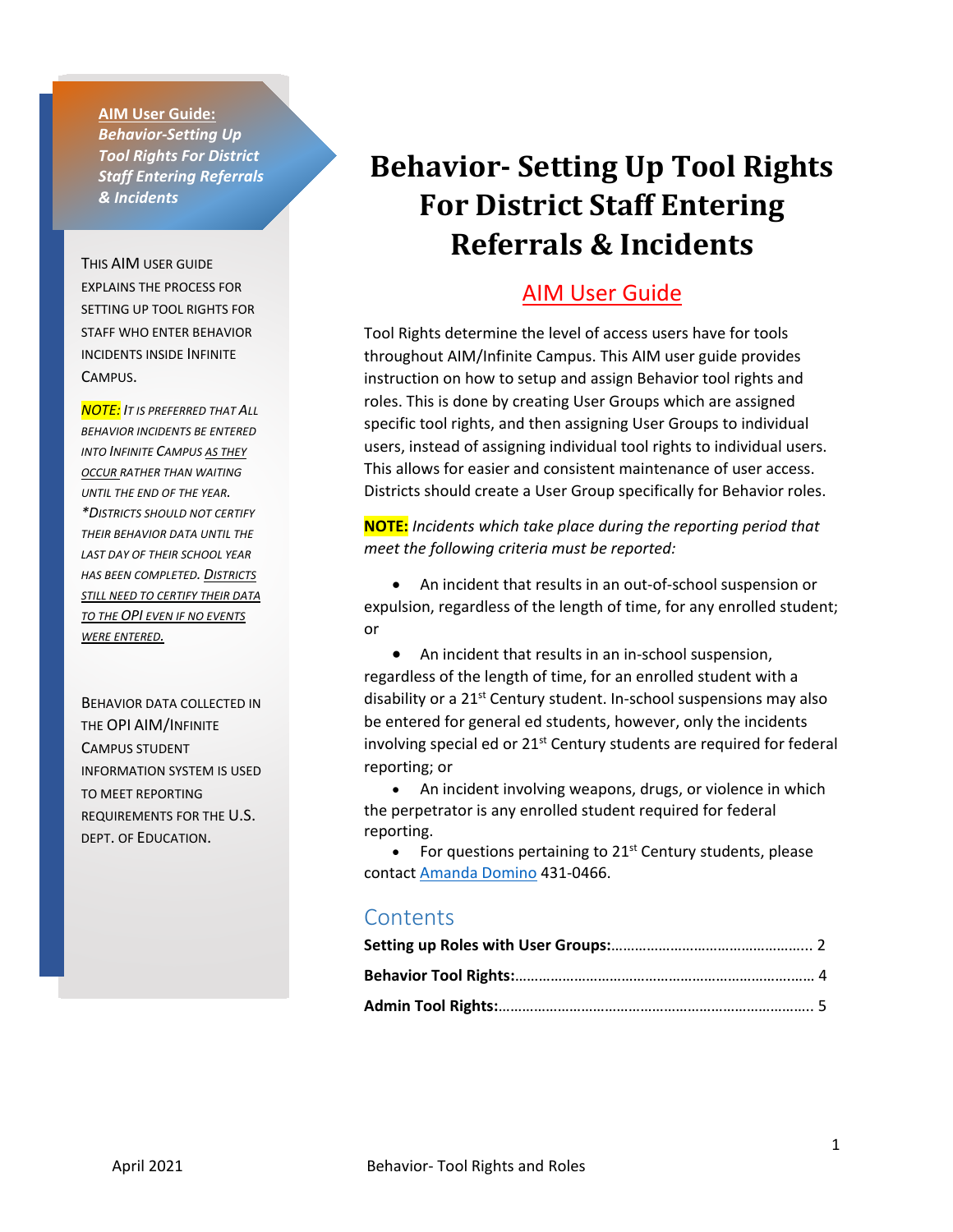# <span id="page-1-0"></span>Setting up Access for Entering Behavior Incidents:

Please be sure to review our [AIM Creating and Modifying Users Guide](http://opi.mt.gov/Portals/182/Page%20Files/AIM/2%20AIM%20USER%20GUIDES/User%20Guides%20by%20Topic/Users/Creating%20and%20Modifying%20Users.pdf?ver=2020-04-15-074457-407) to make sure new staff are properly entered into AIM. Always use the Staff Locator tool first when creating new users.

**NOTE:** Before proceeding, if access is being established for any new staff member, be sure to access their **District Employment** tab and enter a **Start Date**. No other information is required other than the start date which is their first day of employment.

### Add a District Employment Record

- **1.** Click the **District Employment** tab for new staff.
- **2.** Click **New**.
- **3.** Enter *Start Date*. (Other data is optional)
- **4.** Click *Save*.

| *The Start Date on the District Employment tab is the |  |
|-------------------------------------------------------|--|
| users effective date.                                 |  |

### Adding Users to Groups

ö 首 **Teaching Start Year Teaching Years Modifie** ö **FTE Percent License Number** Education Seniority  $\bar{\mathbf{v}}$ v

**End Date** 

**Employment Information** 

**Start Date** 

Group memberships should be created to assure the right people have the right roles for what they need to do in the AIM system. To do this:

- **1.** On the **Index** tab, select **System Administration**.
- **2.** Select **User Security**.
- **3.** Select **User Groups**.
- **4.** Select the Green **Create a new User Group** box which will appear under the Search tab.
- **5.** Enter a name for the User Group, and then select *Create Group*.

Continue to next page.



| Index                                                                | Search                  | c  |
|----------------------------------------------------------------------|-------------------------|----|
| Group                                                                |                         |    |
| Search Group                                                         |                         | Go |
|                                                                      | <b>Advanced Search</b>  |    |
| Search Results: 49<br>Now viewing page 1 of 3<br>$\leq$ 1 2 3 $\geq$ |                         |    |
|                                                                      |                         |    |
|                                                                      | Create a new User Group |    |
|                                                                      |                         |    |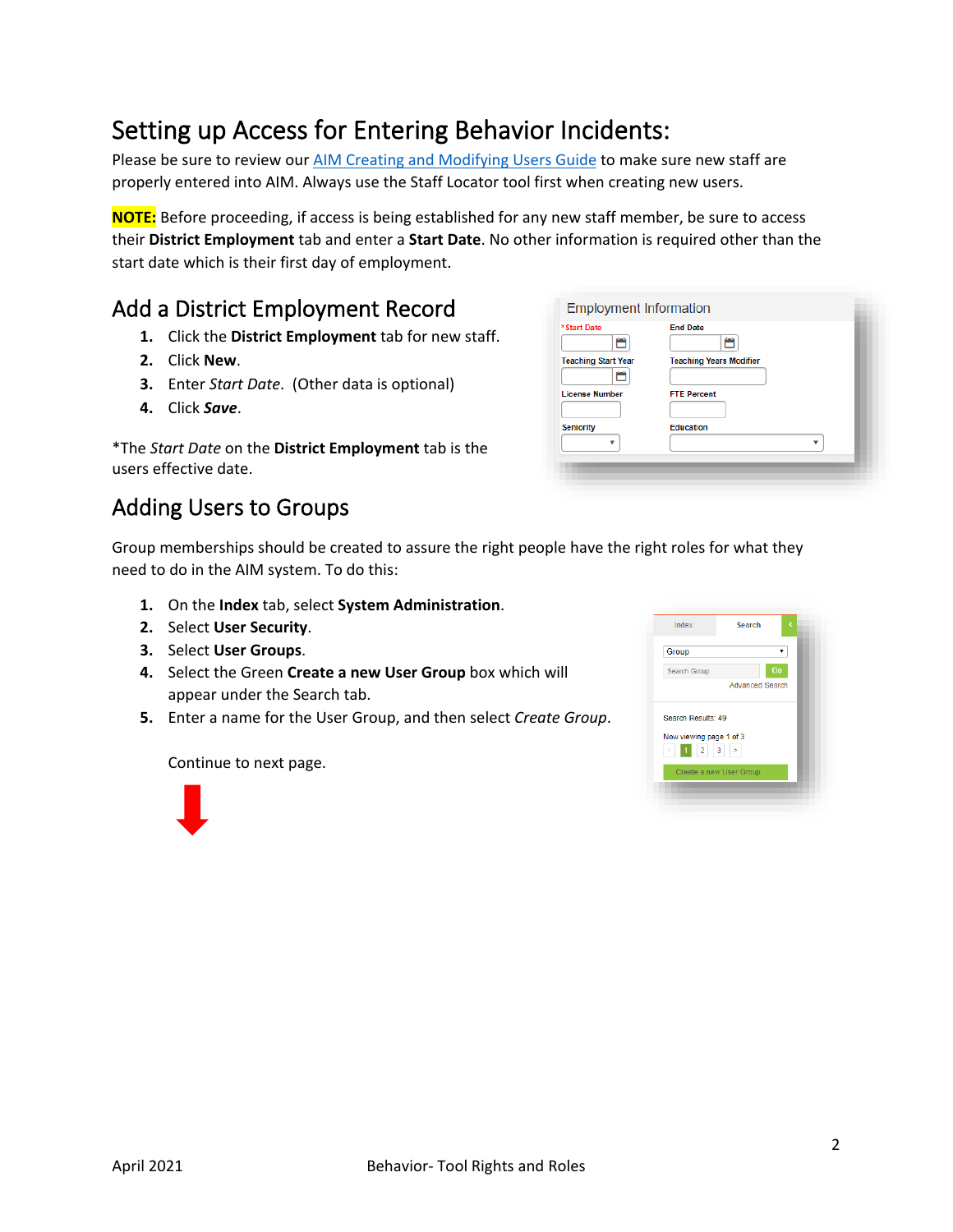- **6.** Select the **Tool Rights** tab.
- **7.** Expand the Behavior field by clicking on the + sign.
- **8.** Mark the appropriate behavior rights boxes: **(R)** for read, **(W)** for write, **(A)** for add, and **(D)** for delete, following the Tool Rights chart below, for Behavior Management, Admin, and Reports. (Definitions for what these Behavior tools do are located on the next page.)
- **9.** Select the **Save** button when done.



| Read (R)        | Write (W)      | Add (A)         | Delete (D)    |                                                                                                   |
|-----------------|----------------|-----------------|---------------|---------------------------------------------------------------------------------------------------|
| The 'R' right   | The 'W' right  | The 'A' right   | The 'D' right | Campus Tools                                                                                      |
| indicates the   | allows the     | allows the      | allows users  | R W A D<br>Spedteacher1 account<br>ПГ<br>$\mathbb{C}$                                             |
| information on  | user to view   | user to view,   | to delete     | <b>Student Information</b><br>÷<br>а<br><b>SSN Rights</b>                                         |
| the             | and modify     | modify, and     | and           | <b>Census</b><br>r.<br>Behavior                                                                   |
| corresponding   | existing data. | add             | complete      | 「旧山本 Behavior Management<br><b>Admin</b>                                                          |
| tool may be     | This includes  | information.    | remove        | <b>E</b> - Reports<br>'Health                                                                     |
| viewed by the   | the ability to | The 'New' and   | existing      | Attendance<br><b>All'</b> Scheduling                                                              |
| user. This does | change, save,  | 'Add' icons     | data. The     | -TA+ Grading & Standards<br><b>Program Admin</b><br>$\overline{+}$                                |
| not grant       | or remove      | will be active, | 'delete' icon | Ad Hoc Reporting<br><b>Nulla</b> User Communication                                               |
| access to Save, | data.          | allowing users  | will be       | Assessment<br>Ė<br>System Administration<br>Ė                                                     |
| Add, or Delete  |                | to add new      | active.       | Ė<br>FRAM<br>Messenger<br>Ŧ                                                                       |
| data.           |                | data records.   | Extreme       | MT State Reporting<br>Ŧ<br>Data Integrity Tools<br>÷                                              |
|                 |                |                 | caution       | <b>RISISI</b><br>RISISI<br>RISISI<br><b>Account Settings</b><br>✓<br>$\checkmark$<br>1 Access Log |
|                 |                |                 | should be     | 8888<br>8888<br><b>Campus Community</b><br>O Log Off                                              |
|                 |                |                 | used when     |                                                                                                   |
|                 |                |                 | assigning     |                                                                                                   |
|                 |                |                 | this right.   |                                                                                                   |

Continue to next page.

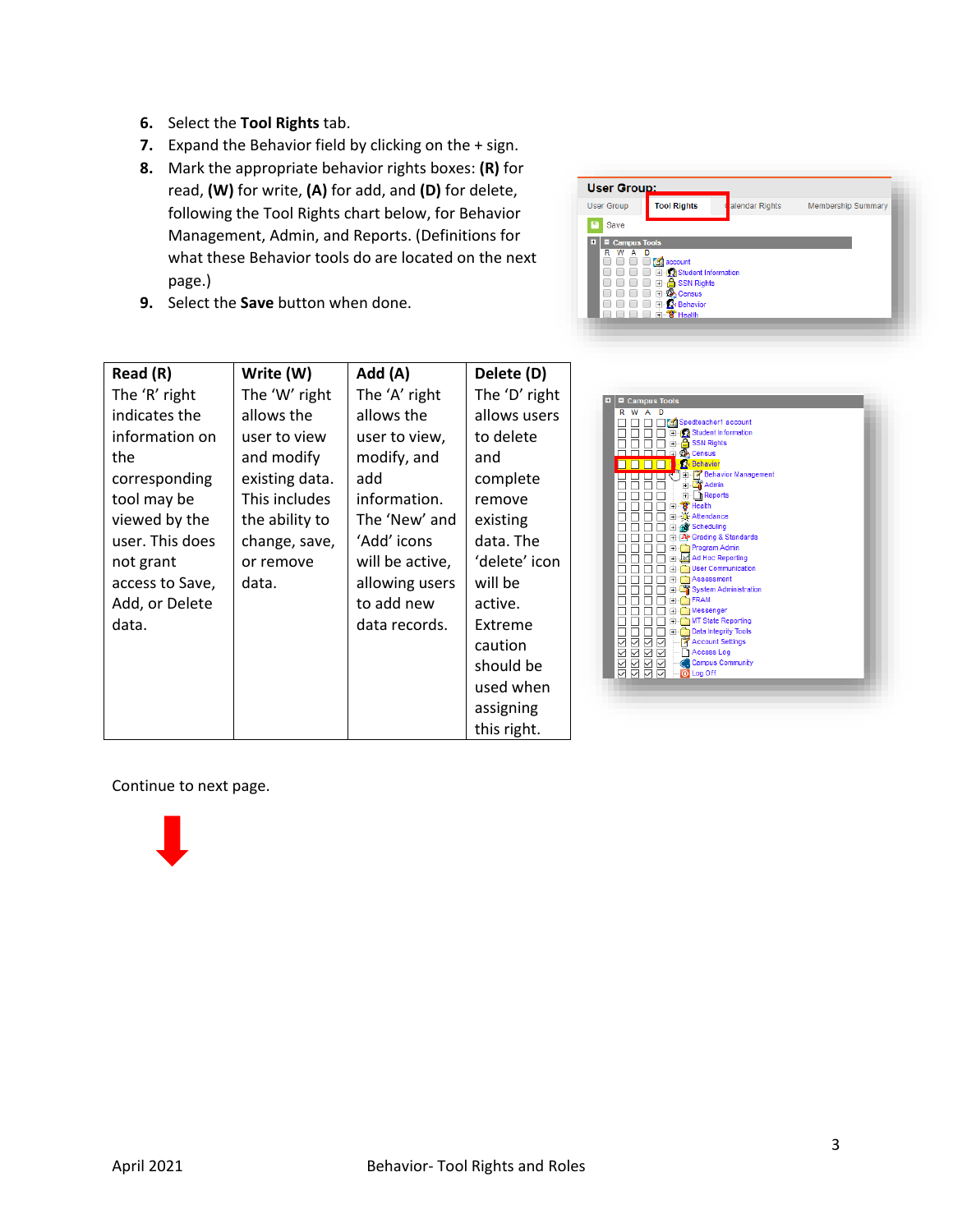## <span id="page-3-0"></span>Behavior Tool Rights:

- **Behavior Management:** Allows users who have been given the appropriate tool rights to enter *new incidents* as well as *enter resolutions and complete the event.*
- **Behavior Referral:** Allows District Edition users who have been given the appropriate tool rights to enter new incidents, but *does not* allow them to create resolutions.
- **Modify Attendance**: Allows users to select and modify attendance codes for behavior resolutions.



**NOTE:** Along with creating a User Group for the Behavior Referral, assignment roles for staff who will be adding the resolution will need to be added. When referral staff are creating an incident, they must select a person in the **Notify** area. That drop-down list is generated by assigning individuals (usually superintendents and principals) the **Behavior Admin box** in their **Employment Assignment Information**  area. This is located under their District Assignment tab, or under the Index tab, under Census, under My Data, under My Assignments. You will need to repeat this step for each school for these particular users.

| <b>Employment Assignment Information</b>   |                              |                                                 |                                                     |                       |  |
|--------------------------------------------|------------------------------|-------------------------------------------------|-----------------------------------------------------|-----------------------|--|
| *School                                    |                              | Department                                      |                                                     |                       |  |
| $\checkmark$<br>*Start Date                | <b>End Date</b>              | $\checkmark$<br><b>Title</b>                    |                                                     |                       |  |
|                                            | ٠                            |                                                 | $\checkmark$                                        |                       |  |
| <b>Type</b>                                | FTE of Assignment            | <b>Assignment Code</b>                          |                                                     |                       |  |
| $\checkmark$<br>Teacher Special Ed Program | <b>Behavior Admin Health</b> |                                                 | Behavior Response Approver Response to Intervention |                       |  |
|                                            |                              |                                                 |                                                     |                       |  |
| Advisor Supervisor Counselor Foodservice   |                              | Exclude Behavior Referral Self Service Approver |                                                     | <b>FRAM Processor</b> |  |
|                                            |                              |                                                 |                                                     |                       |  |
| <b>External LMS Exclude</b>                |                              |                                                 |                                                     |                       |  |
|                                            |                              |                                                 |                                                     |                       |  |
|                                            |                              |                                                 |                                                     |                       |  |